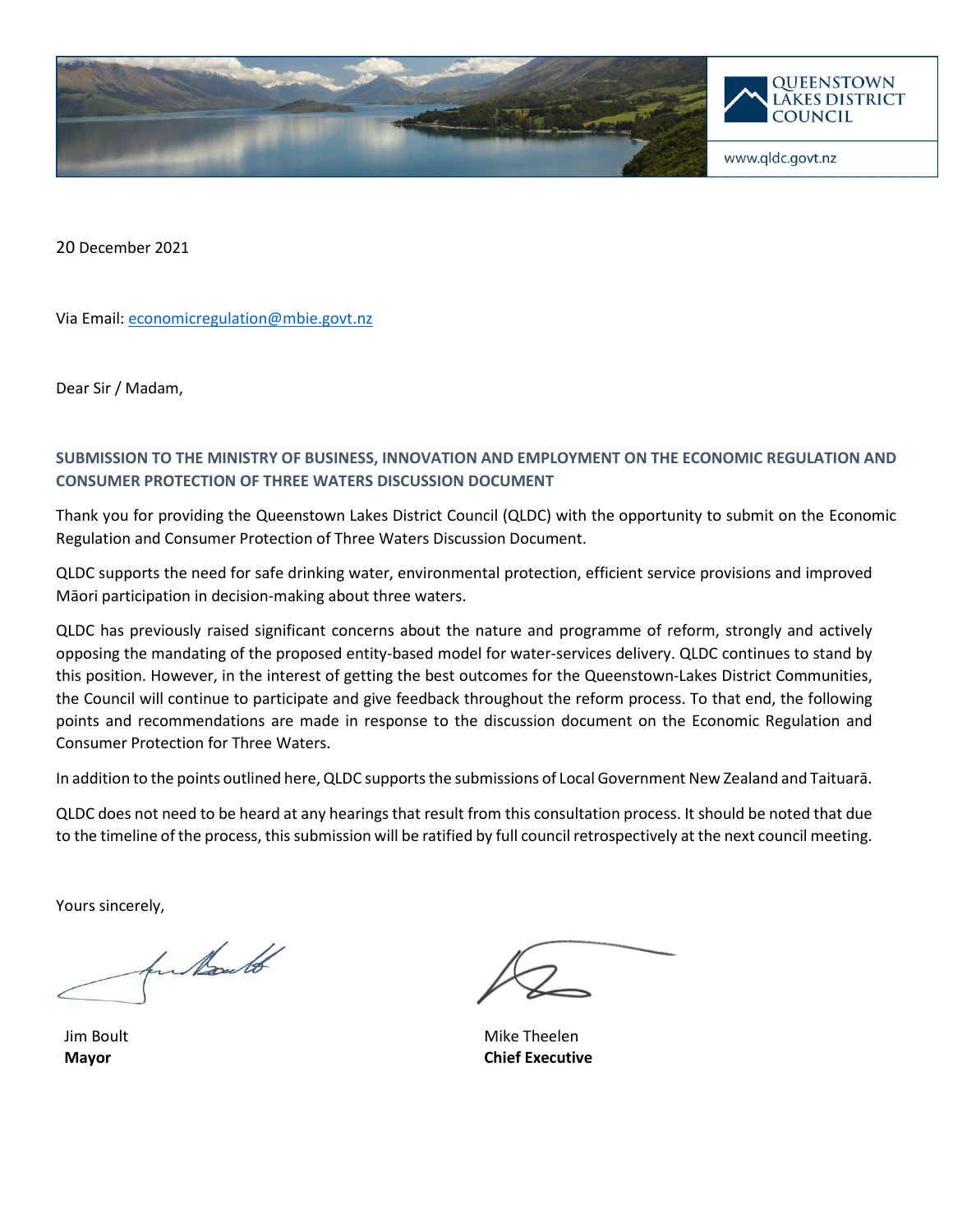## **SUBMISSION TO THE MINISTRY OF BUSINESS, INNOVATION AND EMPLOYMENT ON THE ECONOMIC REGULATION AND CONSUMER PROTECTION OF THREE WATERS DISCUSSION DOCUMENT**

#### **1. CONTEXT**

- 1.1 The Queenstown Lakes District Council (QLDC) supports the need for safe drinking water, environmental protection, efficient service provisions and improved Māori participation in decision-making about three waters.
- 1.2 QLDC has raised significant concerns about the nature and programme of reform, actively and strongly opposing the mandating of the proposed entity-based model for water-services delivery. QLDC stands by this position.
- 1.3 In the interest of getting the best outcomes for the Queenstown-Lakes District Communities, the Council will continue to participate and give feedback throughout the reform process.
- 1.4 QLDC supports the submissions of Local Government New Zealand (LGNZ) and Taituarā.
- 1.5 Queenstown lakes District Council supports the need for economic regulation and consumer protection regimes.

### **2. TE TIRITI AND TE AO MĀORI ARE FUNDAMENTAL TO THREE WATERS SERVICES**

2.1 QLDC supports LGNZ's position is that an understanding of Te Tiriti and te Ao Māori and their implications for and application to three waters services is fundamental. The requirement should be included in the statutory skill sets for the governing body of the regulator.

#### **3. THREE WATERS REQUIRES A UNIQUE REGULATORY REGIME THAT ENCOURAGES RESILIENCE.**

- 3.1 QLDC considers that a purpose-built regulatory regime is required given the uniqueness of the water service. Current regulatory frameworks for profit-making companies such as the electricity sector, will not be sufficient. As per Water NZ's submission, water service has unique requirements such as quality and public health standards. QLDC notes that a purposebuilt regulatory framework for water services should focus on ensuring value for money and level of service.
- 3.2 QLDC also agrees with LGNZ's recommendation that the purpose statement should include a regulatory requirement as well as the requirement to reflect consumer demands. This is because standards may need to be higher than consumer demands.
- 3.3 The current proposal does not include long-term sustainability and reliability of the service. It is recommended that this be clearly and explicitly addressed. Currently, the Queenstown-Lakes District energy network lacks resilience and the chances of a total loss of power for an extended period of time are high, whether due to a weather-related or seismic event. This is the type of resilience risk that needs to be avoided in water services.

# **4. INCLUSION OF PRIVATE PROVIDERS IN ECONOMIC REGULATION REQUIRES A NUANCED APPROACHED AND CAREFUL CONSIDERATION.**

4.1 There are a range of private water providers in the Queenstown Lakes District. This includes arrangements such as that at Jack's Point where the supply and distribution is privately owned, and that at Millbrook where the supply is purchased from the Council and distributed privately. QLDC recommends that, on top of a minimum number of customers as a qualifying criterion for regulation, where the water is supplied by the water service entities to private providers, like Millbrook, that these providers be included in the economic regulation. Where the supply and distribution is entirely private, like Jack's Point, that these providers be